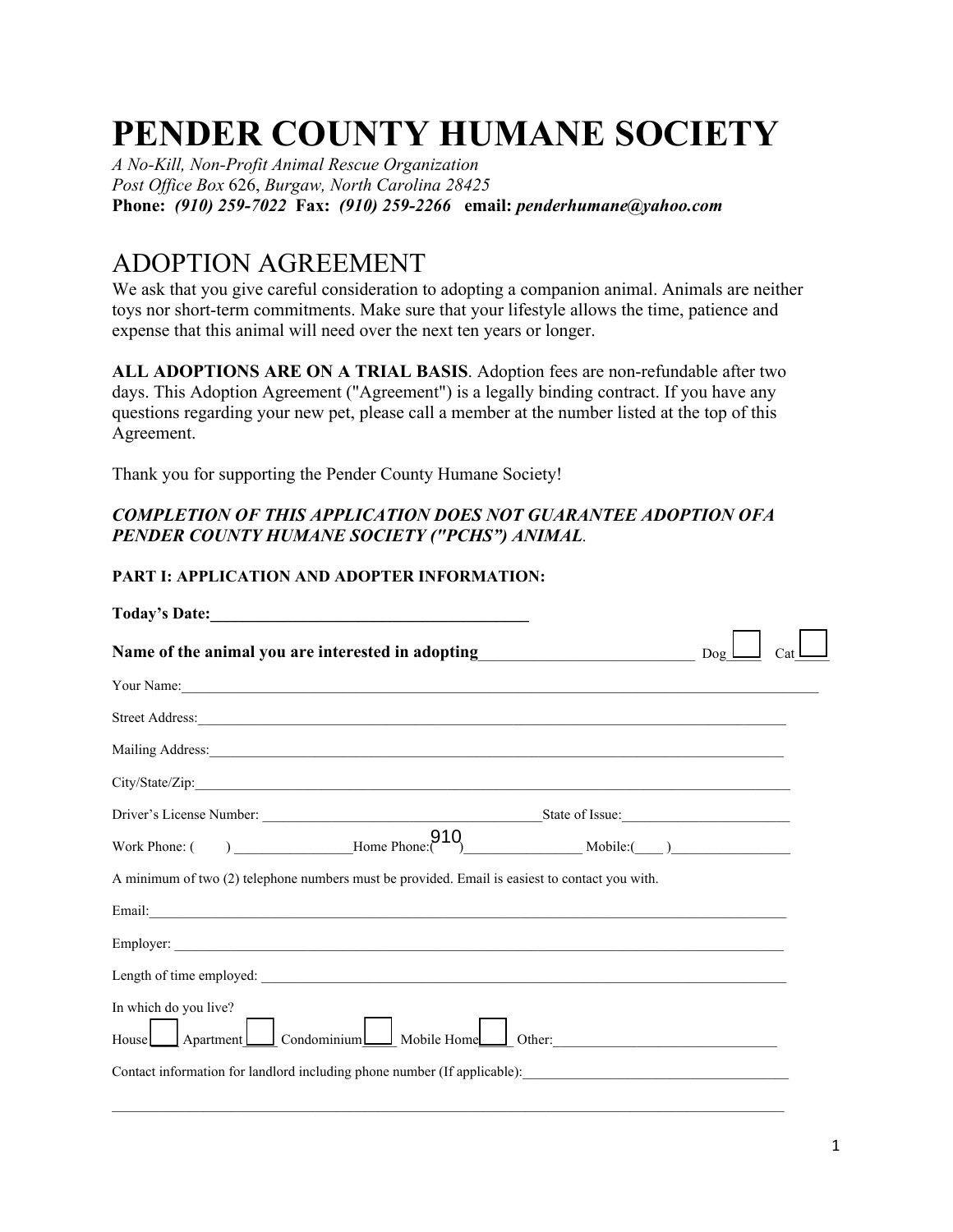| Length of time at current residence:<br>Expiration date of lease:                                                                                                                                                                      |
|----------------------------------------------------------------------------------------------------------------------------------------------------------------------------------------------------------------------------------------|
| Is there a weight limit restriction on the lease? Yes<br>Pets allowed? YesL<br>$\overline{N_0}$<br>No                                                                                                                                  |
| Is this your first pet? Yes<br>N <sub>o</sub>                                                                                                                                                                                          |
|                                                                                                                                                                                                                                        |
| Name of veterinary hospital: City/State City/State                                                                                                                                                                                     |
|                                                                                                                                                                                                                                        |
|                                                                                                                                                                                                                                        |
|                                                                                                                                                                                                                                        |
| Name(s) of animal(s) previously/currently under veterinary care:                                                                                                                                                                       |
| What kind of pet(s) have you owned in the past?<br><u> 1989 - Jan James James Barnett, fransk politik (d. 1989)</u>                                                                                                                    |
|                                                                                                                                                                                                                                        |
|                                                                                                                                                                                                                                        |
|                                                                                                                                                                                                                                        |
| Have these pets been spayed or neutered? Yes                                                                                                                                                                                           |
| What happened to the pets you no longer own?                                                                                                                                                                                           |
|                                                                                                                                                                                                                                        |
| May we call your veterinarian for a reference? Yes                                                                                                                                                                                     |
| Why do you want this animal? (Check all that apply):                                                                                                                                                                                   |
| Personal/Family companion companion for other pet Resolution House pet Watch dog/Guard dog                                                                                                                                             |
| Hunting dog<br>Protection Other reason: COMERCIAL CONSERVATION OF PROTECTION CONSERVATION OF PROTECTION OF PROTECTION OF PROTECTION                                                                                                    |
| How many adults are in your family?                                                                                                                                                                                                    |
|                                                                                                                                                                                                                                        |
| Does any member of your household have an allergy to animals?<br><u>Loose any</u> member of your household have an allergy to animals?<br><u>Loose any member of your household have an allergy to animals?</u>                        |
| Is someone home during the day? No $\boxed{\phantom{\big }}$ Yes Who? $\phantom{\big }}$ Who?                                                                                                                                          |
| Where will this pet be kept during the day?<br><u>Letting</u> the day?<br><u>Letting</u> the day?<br><u>Letting</u> the day?<br><u>Letting</u> the day?                                                                                |
| At night?                                                                                                                                                                                                                              |
| How many hours a day will the animal be alone?<br><u>Letting and the set of the set of the set of the set of the set of the set of the set of the set of the set of the set of the set of the set of the set of the set of the set</u> |
| Explain: The contract of the contract of the contract of the contract of the contract of the contract of the contract of the contract of the contract of the contract of the contract of the contract of the contract of the c         |
| Will you keep the animal up to date on vaccinations?                                                                                                                                                                                   |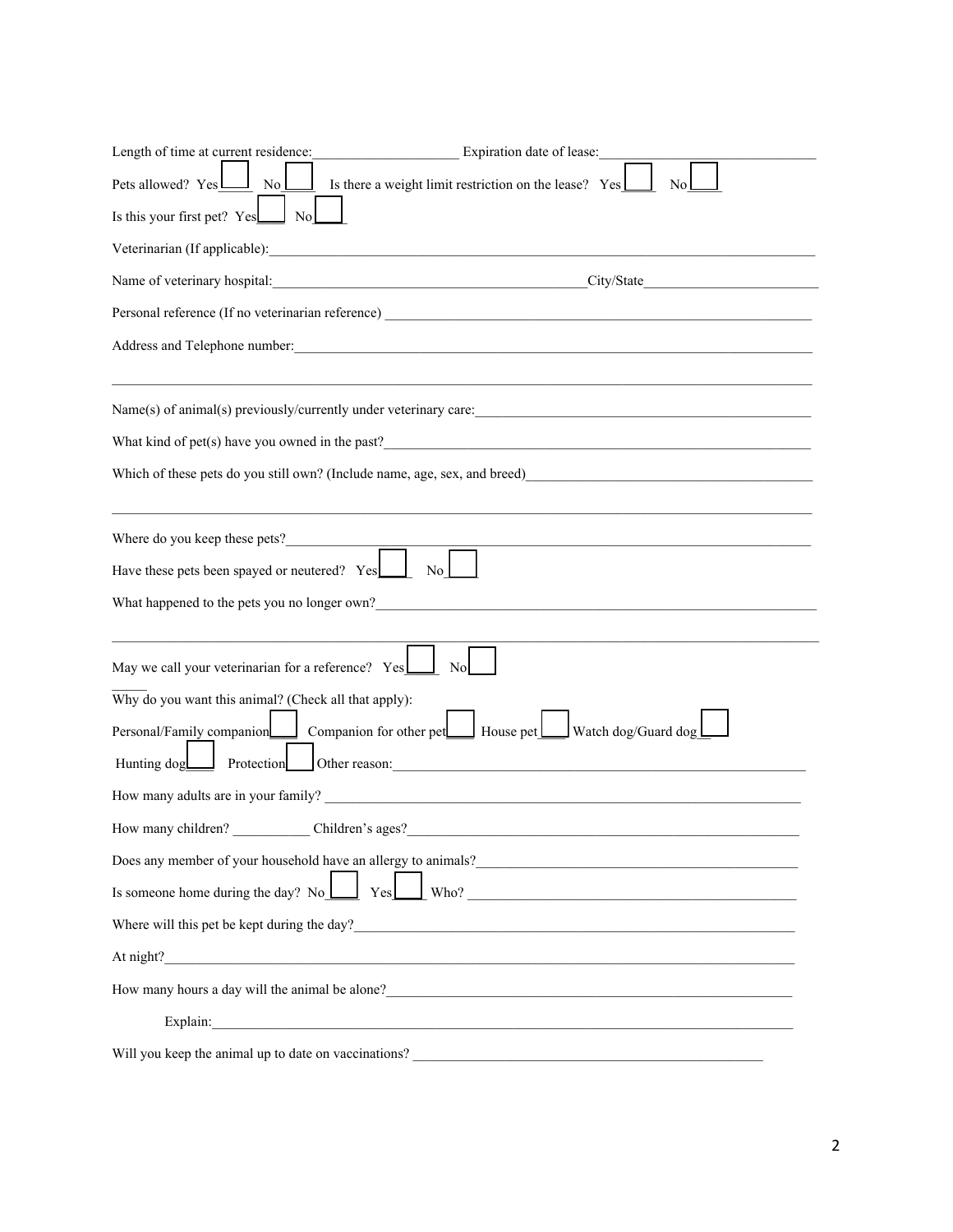| If you go away for a few or on vacation, who will take care of the animal?                                                                                                                              |
|---------------------------------------------------------------------------------------------------------------------------------------------------------------------------------------------------------|
| If you move, will you take the animal with you? Yes<br>No                                                                                                                                               |
| What will you do with the animal during a hurricane?                                                                                                                                                    |
| Have you ever applied to adopt an animal before? Yes                                                                                                                                                    |
| From what organization?                                                                                                                                                                                 |
| Has any such application ever been denied? No<br>Explain:<br>Yes                                                                                                                                        |
| Have you ever asked a shelter to take an animal? Yes<br>Explain:<br>No                                                                                                                                  |
| Have any of your pets ever had a litter of babies? Yes<br>No                                                                                                                                            |
| Are you willing to allow PCHS to inspect where the animal will be living? Yes<br>No                                                                                                                     |
| Are you willing to take responsibility for this pet for the next ten to fifteen years? Yes<br>No.                                                                                                       |
| If you drive a pickup truck, would you allow a dog to ride in back? Yes<br>No.                                                                                                                          |
| If yes, how would you ensure their safety?                                                                                                                                                              |
| Will you be able and willing to exercise a dog on a regular basis? Yes<br>No.                                                                                                                           |
| Method of exercise:                                                                                                                                                                                     |
| <b>PART II: ACKNOWLEDGEMENT AND AGREEMENT -</b> PLEASE READ AND INITIAL BESIDE EACH STATEMENT<br>THAT APPLIES TO YOU<br>(Dogs only) I have a fully fenced yard with a height of 4 feet<br>5feet<br>6fee |
| (Dogs only)I understand that at NO TIME will any puppy/dog be chained, tied, or put on a run in my yard.                                                                                                |
| (Dogs only)I understand that at NO TIME will any puppy/dog run loose without supervision.                                                                                                               |
| (Dogs only)I understand the nature of heartworm disease.                                                                                                                                                |
| (Dogs only)I will provide monthly heartworm prevention pills – every month on the SAME day or six month<br>heartworm shots for the life of my dog.                                                      |
| (Dogs only)I understand that these pills can only be provided by veterinarian.                                                                                                                          |
| (Cats) I agree I will not declaw the cat.                                                                                                                                                               |
| I understand that I am fully responsible for the health of my pet.                                                                                                                                      |
| I understand that all pets require annual vaccination.                                                                                                                                                  |
| I understand that the first rabies vaccination is a one-year shot and that the following vaccinations are three-year shots.                                                                             |
| Any health conditions (known to PCHS) have been explained to me.                                                                                                                                        |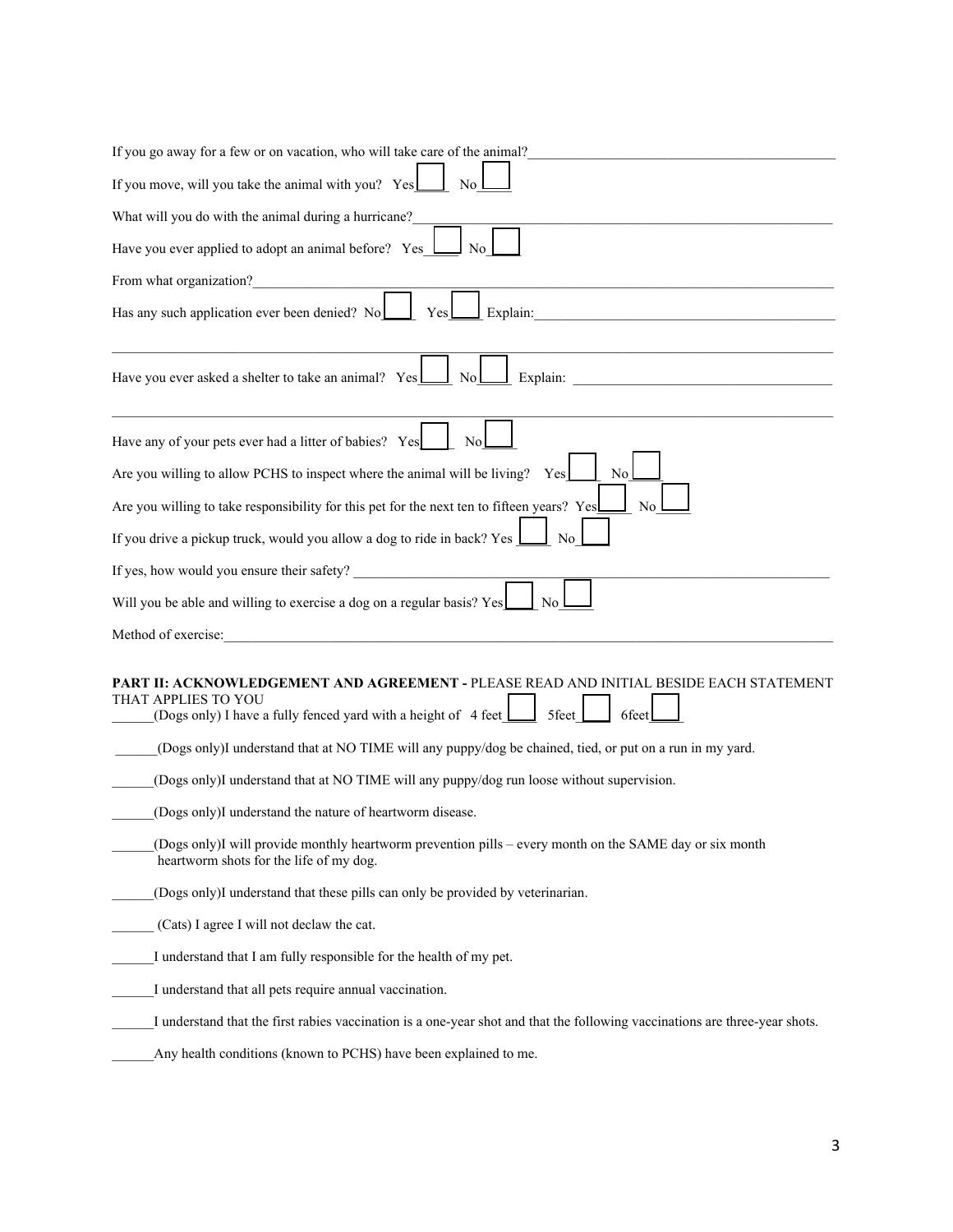| I have had the flea/tick control methods (Frontline, Advantage, etc.) explained to me and understand that I am fully<br>responsible for maintaining the flea/tick prevention for this animal.                                                                                                                                                                                                                                                                                                                          |
|------------------------------------------------------------------------------------------------------------------------------------------------------------------------------------------------------------------------------------------------------------------------------------------------------------------------------------------------------------------------------------------------------------------------------------------------------------------------------------------------------------------------|
| I am aware of the long term financial responsibility for the proper care of this animal and I hereby assure PCHS that I<br>am financially able to maintain the health and other up keep for this animal.<br>I will under NO CIRCUMSTANCES abandon this animal, give this animal to another person, bring this animal to any<br>other shelter, or sell this animal to a laboratory.<br>I will return this animal to PCHS if I am unable to keep this animal for any reason. (Advanced notice of return is<br>necessary) |
| I will not keep the animal on leased or rented property where a "No Pets" policy is in force.                                                                                                                                                                                                                                                                                                                                                                                                                          |
| I will obey all applicable laws, restrictions, and ordinances in my community governing the control and custody of<br>animals.                                                                                                                                                                                                                                                                                                                                                                                         |
| I will provide the animal with immediate veterinary care upon sickness, disease, or injury                                                                                                                                                                                                                                                                                                                                                                                                                             |
| I will allow PCHS to visit my property without prior notification in order to ensure that I am in compliance with this<br>Agreement.                                                                                                                                                                                                                                                                                                                                                                                   |
| I will indemnify and hold harmless PCHS for any veterinary fees or claims incurred by, or damage caused by the<br>animal while it is in my care                                                                                                                                                                                                                                                                                                                                                                        |
| I will notify PCHS IMMEDIATELY if the animal is lost or stolen and will make all reasonable efforts to locate the<br>animal.                                                                                                                                                                                                                                                                                                                                                                                           |
| I will ensure that any animal I have adopted which requires additional vaccinations has such vaccinations at the age<br>appropriate time.                                                                                                                                                                                                                                                                                                                                                                              |
| I understand that any animal that is not given the appropriate vaccinations within the required time period (unless<br>otherwise directed by a veterinarian) may be confiscated by PCHS.                                                                                                                                                                                                                                                                                                                               |
| I agree to treat this animal with kindness, to never subject this animal to abuse or cruelty, and to authorize PCHS – at<br>its sole discretion – to determine if this animal has been abused or neglected.<br>I agree to provide regular veterinary care, including annual shots and parasite checks as needed.                                                                                                                                                                                                       |
| I agree to allow PCHS to periodically check on this animal and to contact my veterinarian in order to confirm<br>treatments.                                                                                                                                                                                                                                                                                                                                                                                           |
| I understand that non-compliance with any of the terms and conditions contained herein may result in the immediate<br>forfeiture of the animal and PCHS may reclaim the animal without payment of compensation to me.                                                                                                                                                                                                                                                                                                  |
| I understand that if any of the information I have supplied herein is found to be false, then PCHS has the right to<br>immediately confiscate the animal.                                                                                                                                                                                                                                                                                                                                                              |
| I acknowledge that PCHS has explained the typical characteristics and temperaments of the animal to the best of its<br>knowledge and ability.                                                                                                                                                                                                                                                                                                                                                                          |
| I understand and acknowledge that PCHS has advised me that the animal can sometimes sharpen its claws on furniture,<br>curtains, etc. unless provided with appropriate scratching tools and unless I keep its claws clipped regularly. If it is a cat I<br>will not decalw it. I understand that dogs will chew. Chew toys may be given to help prevent damage to your property.                                                                                                                                       |
| I acknowledge that PCHS has supplied me with a health/vaccination sheet on this animal                                                                                                                                                                                                                                                                                                                                                                                                                                 |
| I understand and acknowledge that PCHS has advised me that this animal may have been neglected, mistreated, or<br>abused and that special care or precaution may be required.                                                                                                                                                                                                                                                                                                                                          |
| I acknowledge that any notices sent to PCHS as required by this Agreement must be sent via first-class mail to the<br>address appearing at the top of this agreement.                                                                                                                                                                                                                                                                                                                                                  |
|                                                                                                                                                                                                                                                                                                                                                                                                                                                                                                                        |

\_\_\_\_\_\_I agree to take this animal for veterinary care within four weeks.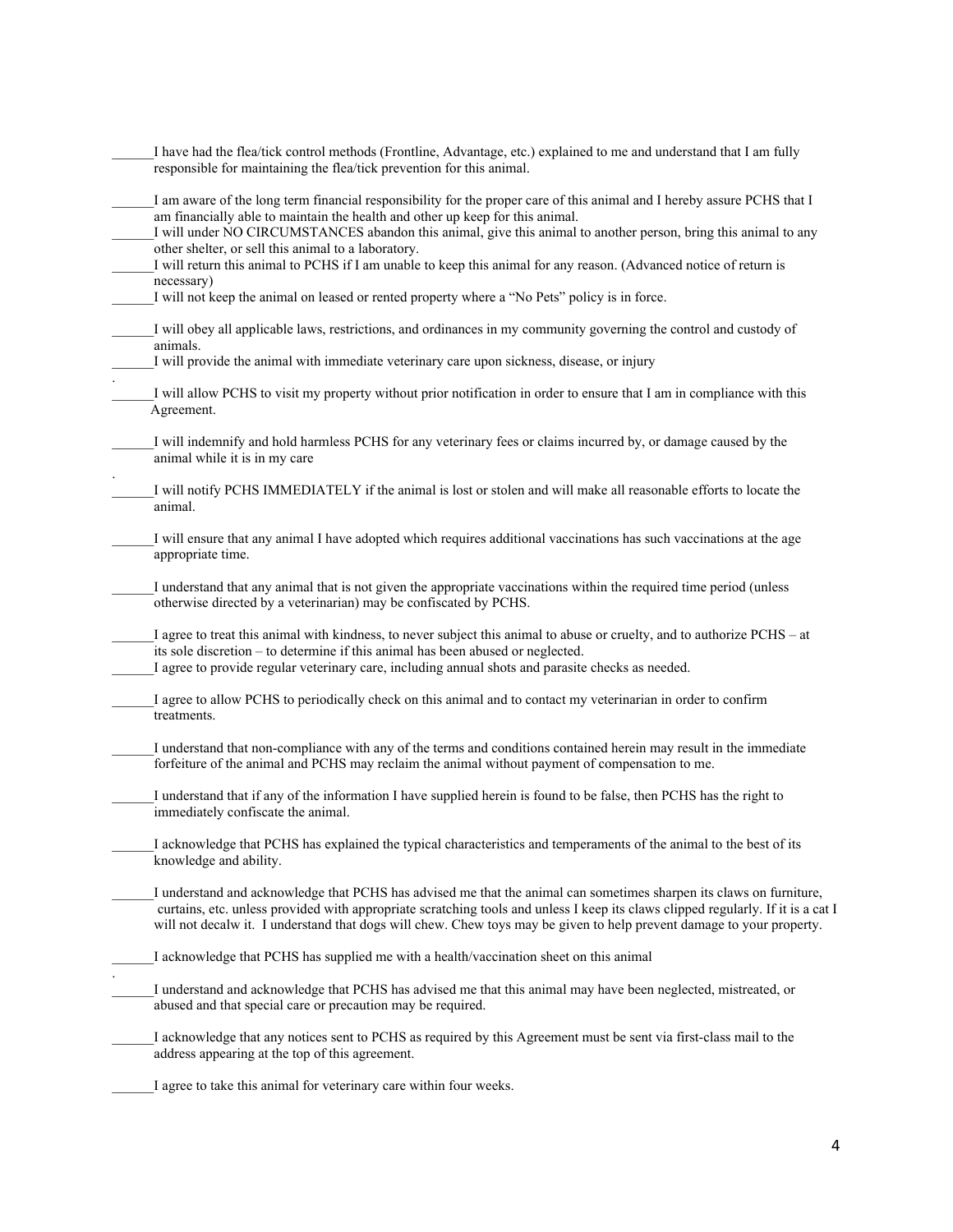**Health Disclosure:** The Pender County Humane Society would like to thank you for providing your new pet with a good home. You have adopted a pet that needed your care and affection and will provide you with years of appreciation. To help insure the health of your new pet we have evaluated and cared for it by providing the following medical services:

**Dogs:** Your dog has been spayed or neutered, treated for heartworms, vaccinated for Distemper, Hepatitis (CAV-2), Para influenza, Canine Parvovirus, Corona, Leptospirosis, Bordetella and Rabies, treated for fleas and ticks and wormed for hookworms, roundworms, whipworms and tapeworms. Your dog has not been vaccinated for Lyme disease, tested for internal parasites, intestinal protozoan or external parasites. Your dog, according to our test which must be given again in 6 months, currently does not have heartworms. You must place them on a monthly pill in order to prevent them from contracting this disease.

**Cats:** Your cat has been spayed or neutered, tested for feline leukemia, feline immunodeficiency virus, vaccinated for feline panleukopenia, feline rhinotracheitis (FVR), calicivirus (FCy), Chlamydia, rabies, treated for fleas and ticks and wormed for hook, round, whip and tape worms. Your cat has not been vaccinated for feline infectious peritonitis (FIP), tested for internal parasites, heartworms, intestinal protozoan or external parasites.

Puppies and kittens will need additional vaccinations. They are not considered immune to disease unless they receive follow up vaccinations up to the age of twenty weeks.

Animals adopted from PCHS may have been exposed to various diseases from contact with other animals. Wildlife rabies is currently prevalent in this area of North Carolina. A dog, cat, or other animal that is bitten by or otherwise exposed to a rabid animal may not develop symptoms for up to six months. During this incubation period, the exposed animal may not be protected against rabies. Although all of the animals in PCHS' possession have been carefully checked by a veterinarian for signs of infection, it is important that you know the following symptoms of rabies in your pet: change in behavior: vicious or nervous activity, difficulty swallowing, excessive drooling, difficulty walking, or paralysis. If your adopted pet develops any of these symptoms, immediately separate the animal from people and other animals until it can be examined by a veterinarian.

PCHS strives to screen animals and to inform prospective owners of any perceivable problems, but some problems may not be evident at the time of adoption. If an adopted animal has a health problem for which the Adopter does not want to assume responsibility, then the animal should be returned to PCHS within thirty (30) days with a statement from an attending veterinarian regarding the condition diagnosed.